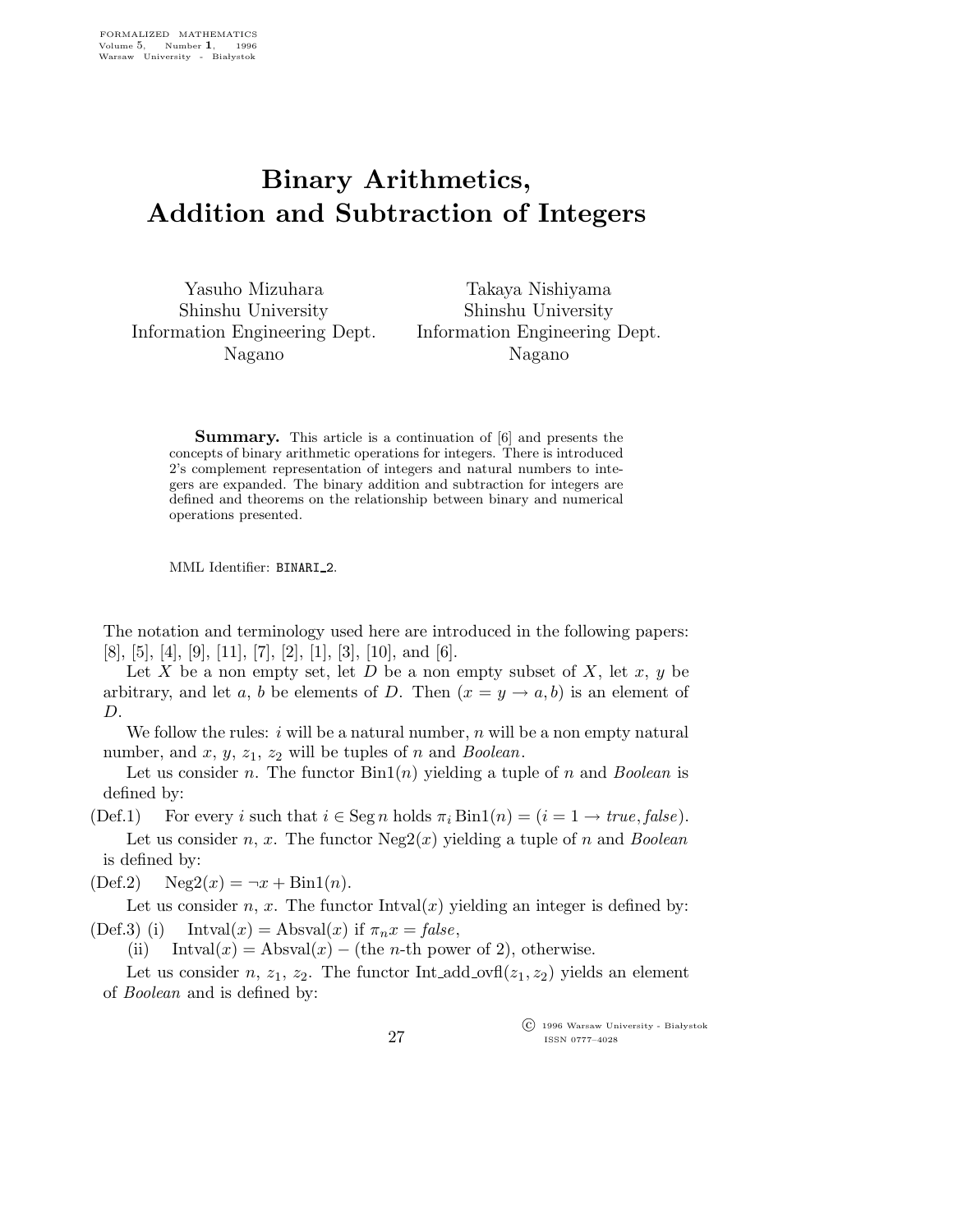$(\text{Def.4})$  Int\_add\_ovfl $(z_1, z_2) = \neg \pi_n z_1 \wedge \neg \pi_n z_2 \wedge \pi_n \text{ carry}(z_1, z_2).$ 

Let us consider n,  $z_1$ ,  $z_2$ . The functor Int add udfl( $z_1$ ,  $z_2$ ) yields an element of Boolean and is defined by:

 $(Def.5)$  Int\_add\_udfl $(z_1, z_2) = \pi_n z_1 \wedge \pi_n z_2 \wedge \neg \pi_n \text{ carry}(z_1, z_2).$ 

The following propositions are true:

- (1) For every tuple  $z_1$  of 1 and *Boolean* such that  $z_1 = \langle false \rangle$  holds Absval $(z_1) = 0$ .
- (2) For every tuple  $z_1$  of 1 and *Boolean* such that  $z_1 = \langle true \rangle$  holds  $\text{Absval}(z_1) = 1.$
- (3) For every tuple  $z_1$  of 2 and *Boolean* such that  $z_1 = \langle false \rangle \cap \langle false \rangle$  holds  $Intval(z_1)=0.$
- (4) For every tuple  $z_1$  of 2 and *Boolean* such that  $z_1 = \langle true \rangle \cap \langle false \rangle$  holds  $Intval(z_1)=1.$
- (5) For every tuple  $z_1$  of 2 and *Boolean* such that  $z_1 = \langle false \rangle \cap \langle true \rangle$  holds Intval $(z_1) = -2$ .
- (6) For every tuple  $z_1$  of 2 and *Boolean* such that  $z_1 = \langle true \rangle \cap \langle true \rangle$  holds  $Intval(z_1) = -1.$
- (7) For every i such that  $i \in \text{Seg } n$  and  $i = 1$  holds  $\pi_i \text{Bin}(n) = true$ .
- (8) For every i such that  $i \in \text{Seg } n$  and  $i \neq 1$  holds  $\pi_i \text{Bin1}(n) = \text{false}$ .
- (9) For every *n* holds  $Bin1(n + 1) = (Bin1(n)) \cap \langle false \rangle$ .
- (10) For every *n* holds  $Intval((Bin1(n)) \cap \langle false \rangle) = 1.$
- (11) For every n and for every tuple z of n and Boolean and for every element d of Boolean holds  $\neg(z \cap \langle d \rangle) = (\neg z) \cap \langle \neg d \rangle$ .
- (12) Given n, and let z be a tuple of n and Boolean, and let d be an element of Boolean. Then Intval $(z \cap d) =$ Absval $(z) - ((d = false \rightarrow 0,$ the n-th power of 2) qua natural number).
- (13) Given n, and let  $z_1$ ,  $z_2$  be tuples of n and *Boolean*, and let  $d_1$ ,  $d_2$  be elements of *Boolean*. Then  $\left(\text{Intval}(z_1 \hat{\;} \langle d_1 \rangle + z_2 \hat{\;} \langle d_2 \rangle\right) + \left(\text{Int-add}\_{\text{ovfl}}(z_1 \hat{\;} \langle d_1 \rangle + z_2 \hat{\;} \langle d_2 \rangle\right)$  $\langle d_1 \rangle, z_2 \cap \langle d_2 \rangle$  = false  $\rightarrow 0$ , the n + 1-th power of 2)) −(Int add udfl(z<sub>1</sub>  $\langle d_1 \rangle$ ,  $z_2 \cap \langle d_2 \rangle$  = false  $\rightarrow 0$ , the n + 1-th power of 2) = Intval( $z_1 \cap \langle d_1 \rangle$ ) + Intval $(z_2 \cap \langle d_2 \rangle)$ .
- (14) Given n, and let  $z_1$ ,  $z_2$  be tuples of n and *Boolean*, and let  $d_1$ ,  $d_2$  be elements of *Boolean*. Then Intval $(z_1 \cap \langle d_1 \rangle + z_2 \cap \langle d_2 \rangle) = ((\text{Intval}(z_1 \cap$  $\langle d_1 \rangle$  + Intval $(z_2 \hat{\ } \langle d_2 \rangle)$ ) – (Int\_add\_ovfl( $z_1 \hat{\ } \langle d_1 \rangle, z_2 \hat{\ } \langle d_2 \rangle$ ) = false  $\rightarrow 0$ , the  $n + 1$ -th power of 2)) +(Int\_add\_udfl(z<sub>1</sub>  $\hat{d}_1$ , z<sub>2</sub>  $\hat{d}_2$ ) = false  $\rightarrow$  0, the  $n + 1$ -th power of 2).
- (15) For every n and for every tuple x of n and Boolean holds Absval( $\neg x$ ) =  $(-\text{Absval}(x) + (\text{the } n\text{-th power of } 2)) - 1.$
- (16) For every n and for every tuple z of n and Boolean and for every element d of Boolean holds  $Neg2(z \cap \langle d \rangle) = (Neg2(z)) \cap \langle \neg d \oplus$ add ovf $(\neg z, \text{Bin1}(n))$ .